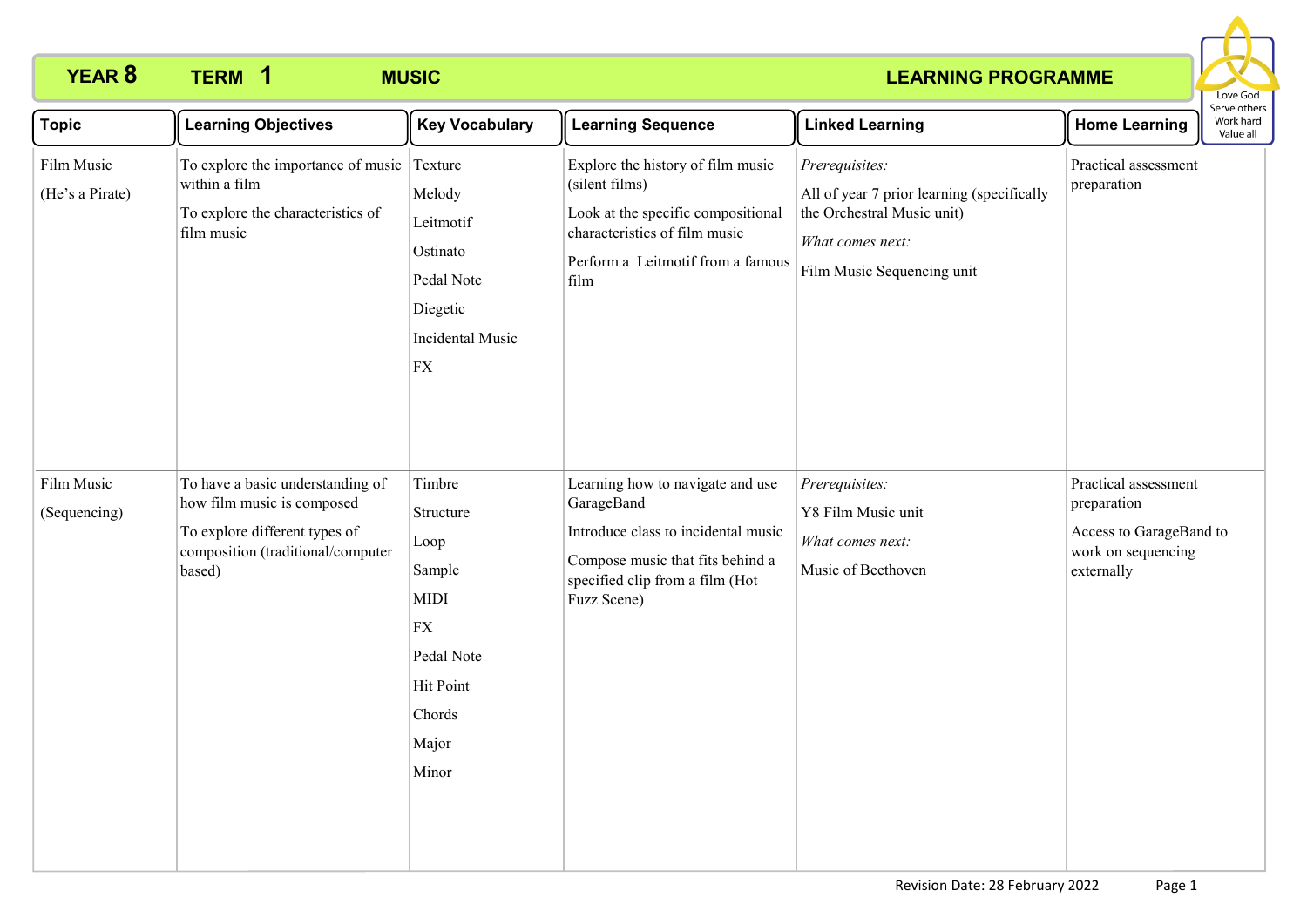## **YEAR 8 TERM MUSIC 2**

### **LEARNING PROGRAMME**



| <b>Topic</b>                      | <b>Learning Objectives</b>                                                                                                                                                                              | <b>Key Vocabulary</b>                                                                      | <b>Learning Sequence</b>                                                                                                                                                                                                               | <b>Linked Learning</b>                                                                                                          | <b>Home Learning</b>                                                                               | Serve others<br>Work hard<br>Value all |
|-----------------------------------|---------------------------------------------------------------------------------------------------------------------------------------------------------------------------------------------------------|--------------------------------------------------------------------------------------------|----------------------------------------------------------------------------------------------------------------------------------------------------------------------------------------------------------------------------------------|---------------------------------------------------------------------------------------------------------------------------------|----------------------------------------------------------------------------------------------------|----------------------------------------|
| Music of Beethoven<br>(Fur Elise) | To be able to identify the tonality<br>of a piece of music<br>To understand how melodic and<br>harmonic intervals are used within<br>composition<br>To be able to identify melodic<br>intervals aurally | Pitch<br>Harmony<br>Tonality<br>Harmonic<br>Melodic<br>Intervals<br>Consonant<br>Dissonant | Exploring tonality in music<br>Identifying the difference between<br>major, minor and atonal tonalities<br>Looking at harmonisation and the<br>impact it has on melodic parts<br>Identifying melodic and harmonic<br>intervals aurally | Prerequisites:<br>Y7 Classical Tradition (Ode to Joy) unit<br>What comes next:<br>Sequencing                                    | Practical assessment<br>preparation                                                                |                                        |
| Sequencing<br>(Ode to Joy)        | To be able to input MIDI into<br>sequencing software<br>To understand how to successfully<br>edit MIDI                                                                                                  | Melody<br>Structure<br>Phrase<br><b>MIDI</b><br>Position<br>Pitch<br>Duration<br>Pulse     | Revisit Ode to Joy and rehearse<br>sections<br>Input harmonic and melodic parts<br>into software<br>Edit MIDI<br>Adapt ideas to create unique<br>individualised sequence                                                               | Prerequisites:<br>Y7 Classical Tradition (Ode to Joy) unit<br>& Y8 Film Music Sequencing unit<br>What comes next:<br>Folk Music | Practical assessment<br>preparation<br>Access to GarageBand to<br>work on sequencing<br>externally |                                        |